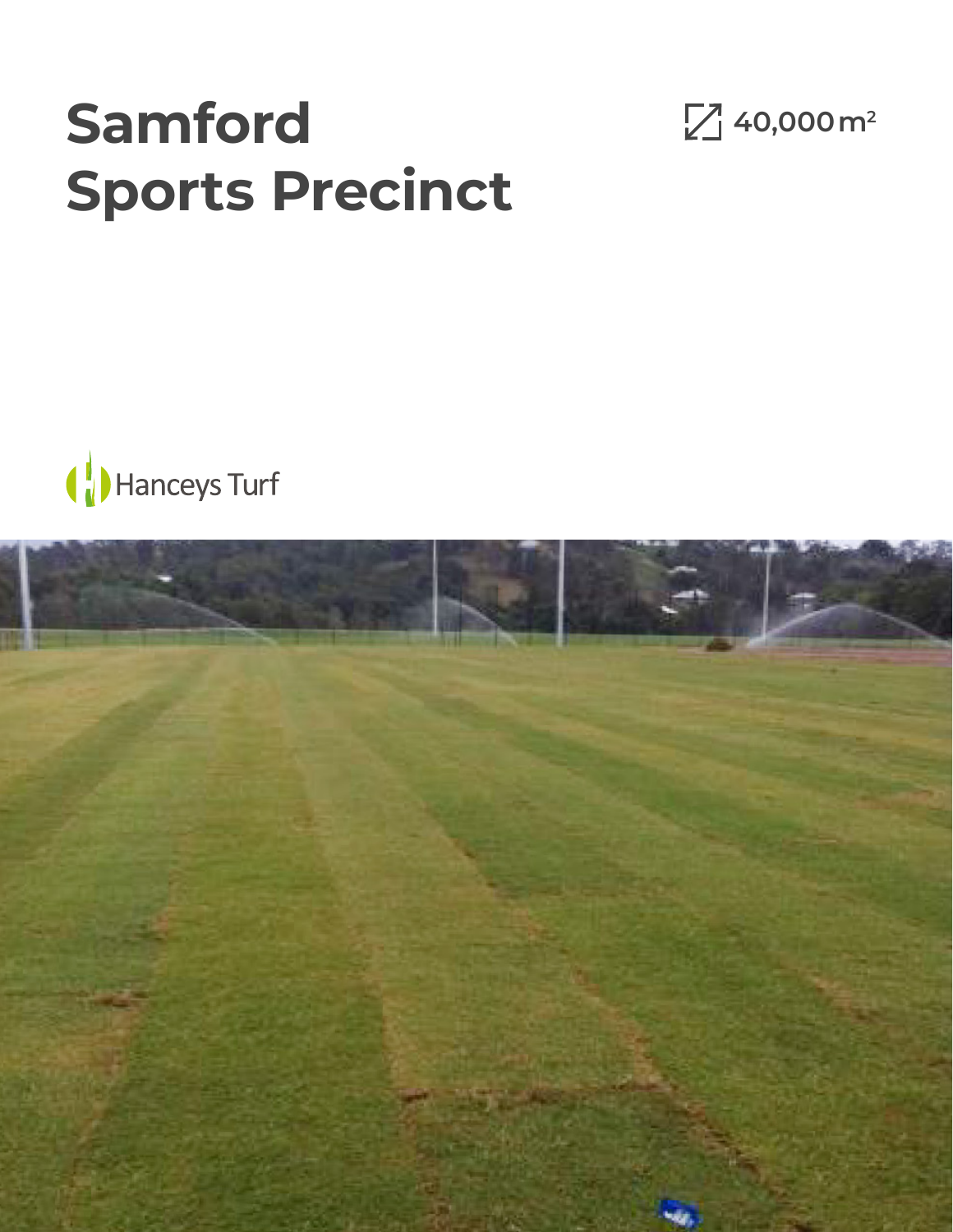*Hanceys Turf was engaged by Naric Civil pty ltd to look after all the turfing and associated works to construct one high quality Soccer field, 3 smaller fields as well as the surrounds at the Samford Parklands football precinct. Naric Civil was contracted for the whole project by Moreton Bay Council*

The start of the project started by us having to select a paddock of turf for the whole project, 50,000 sqm for the whole sports complex. The main playing field is 10,000 sqm of washed big rolls while the smaller 3 fields and surrounds are just standard turf. All the turf had been specified to come from a single sourced paddock. Turf Certification and Inspections were carried out over the grow in process with a stringent growing regime adhered to. The turf inspection and certification was to confirm- purity of strain, absence of weeds, consistent density of sward and adequate turf health free from diseases, insects and nematodes deleterious to the health of the turf. The turf consultant on this project was Peter Seemos from Global Turf Solution.

All the onsite works was overseen by one of Hanceys Turf project managers, Mark Patterson. The works on site had to be surveyed and marked out prior to a grader doing a rough in of the sub grade on the fields. The grader got the fields within 50 mm tolerances, then with a laser bucket doing the final trim work to get the final levels to +or- of 10 mm tolerance. The grades on the sub grade were specified to have 1.4 % fall (1 in 70) Tony Thackeray done the laser grading works. Once the sub grade met approval we applied and incorporated gypsum. Application rate was 5 tonnes a hectare which was ripped and rotary hoed into the soil profile to a depth of 200 mm. A small final trim was once done again to maintain specs of sub grade to its 10mm tolerances. Another survey and inspection was carried out before the installation of the drainage system commenced.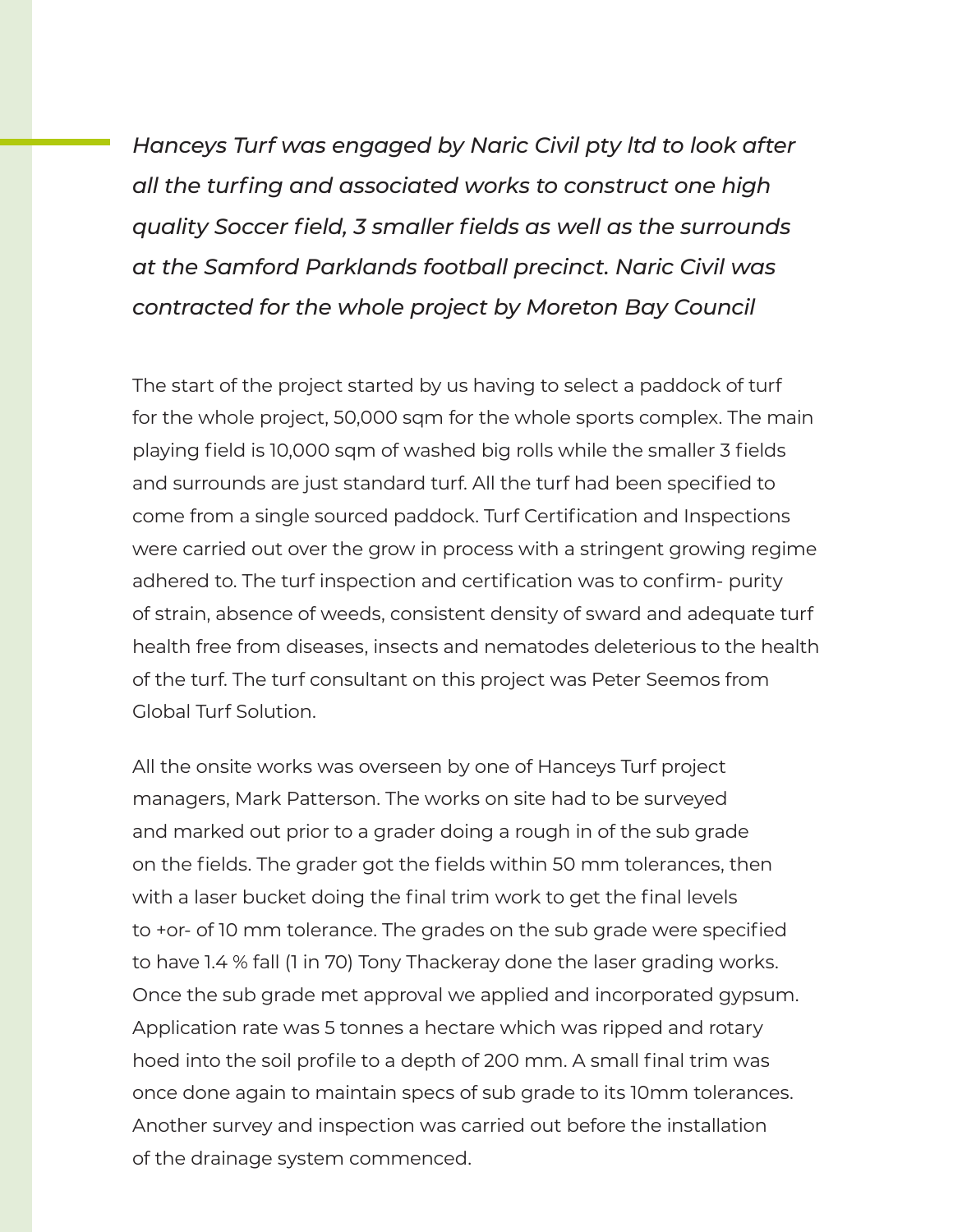The lateral drainage system was installed with 100mm ag lines spaced at 5 mtr centres running at 45 degree from the main lines. Next in the process was the installation of the Irrigation System which was Carried out by Total Eden. The complete system was installed and irrigation heads buried and survey plotted so the final layers of soil can be imported in with damage no damage to the irrigation system.

We then started to Import USDA specified Turf Sand. This material came from River Sands. The material was specified to be imported and laser levelled at two layers of 125mm each layer, the top layer had peat blended into it. A total of 250 mm (compacted) of growing medium imported with regular testing at every 250m3, the material compacted to about about 68-70 % from its loose bulk delivered quantity. Both layers were pushed out over the top of each other so not to disturb the previous layer. We use 5 tonne rubber tracked possi tracks with a laser bucket doing the final grade maintaining the 1.4% grade.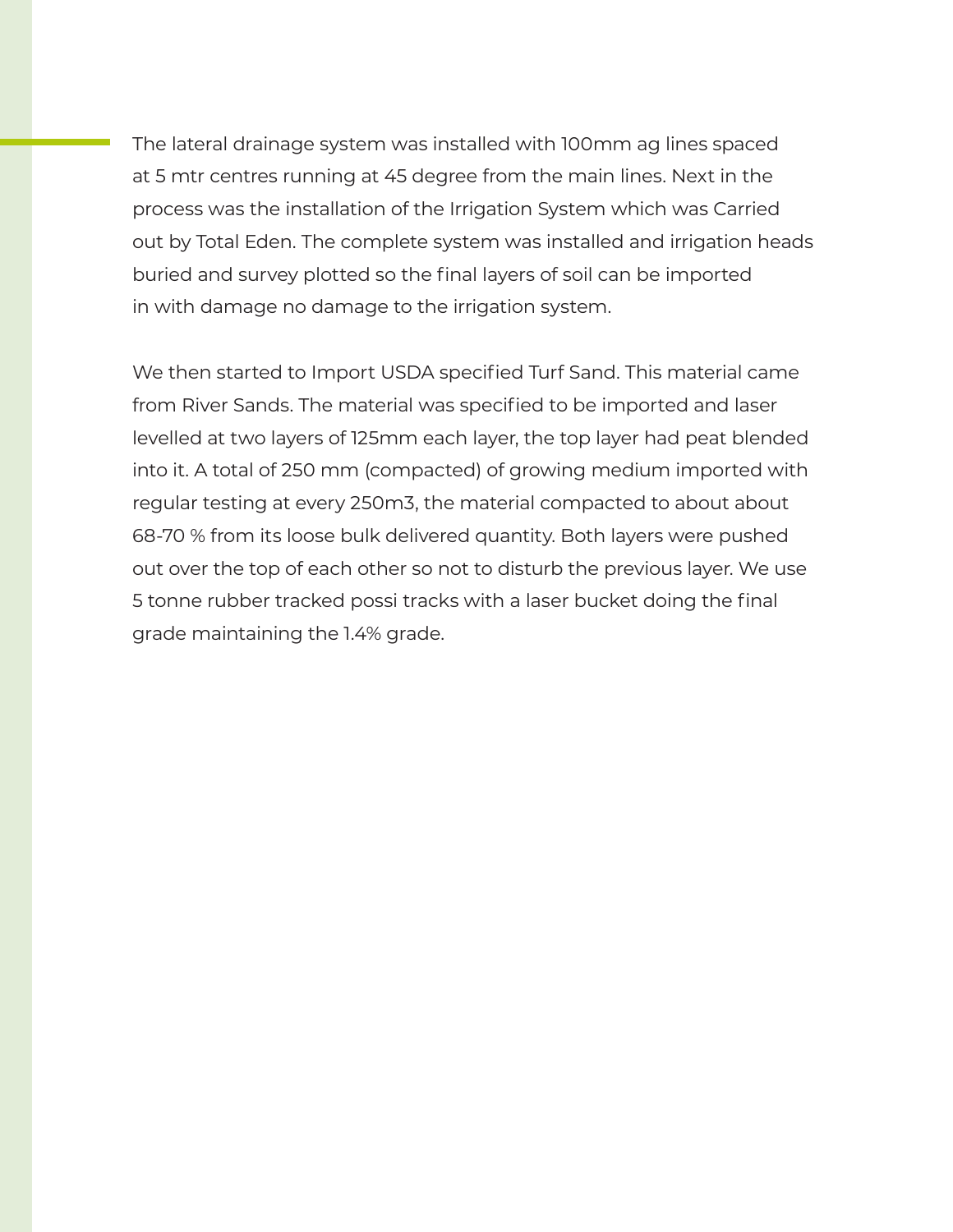Throughout the stringent construction process all fields had witness and check points to maintain the high standards of the specifications. After the final laser level of the final layer of sand had been trimmed and irrigation heads been lifted a Clegg and infiltration test was carried out to make sure correct compaction levels reached and infiltration rates are correct. A final survey inspection was carried out to confirm all levels and surface was ready for turf.



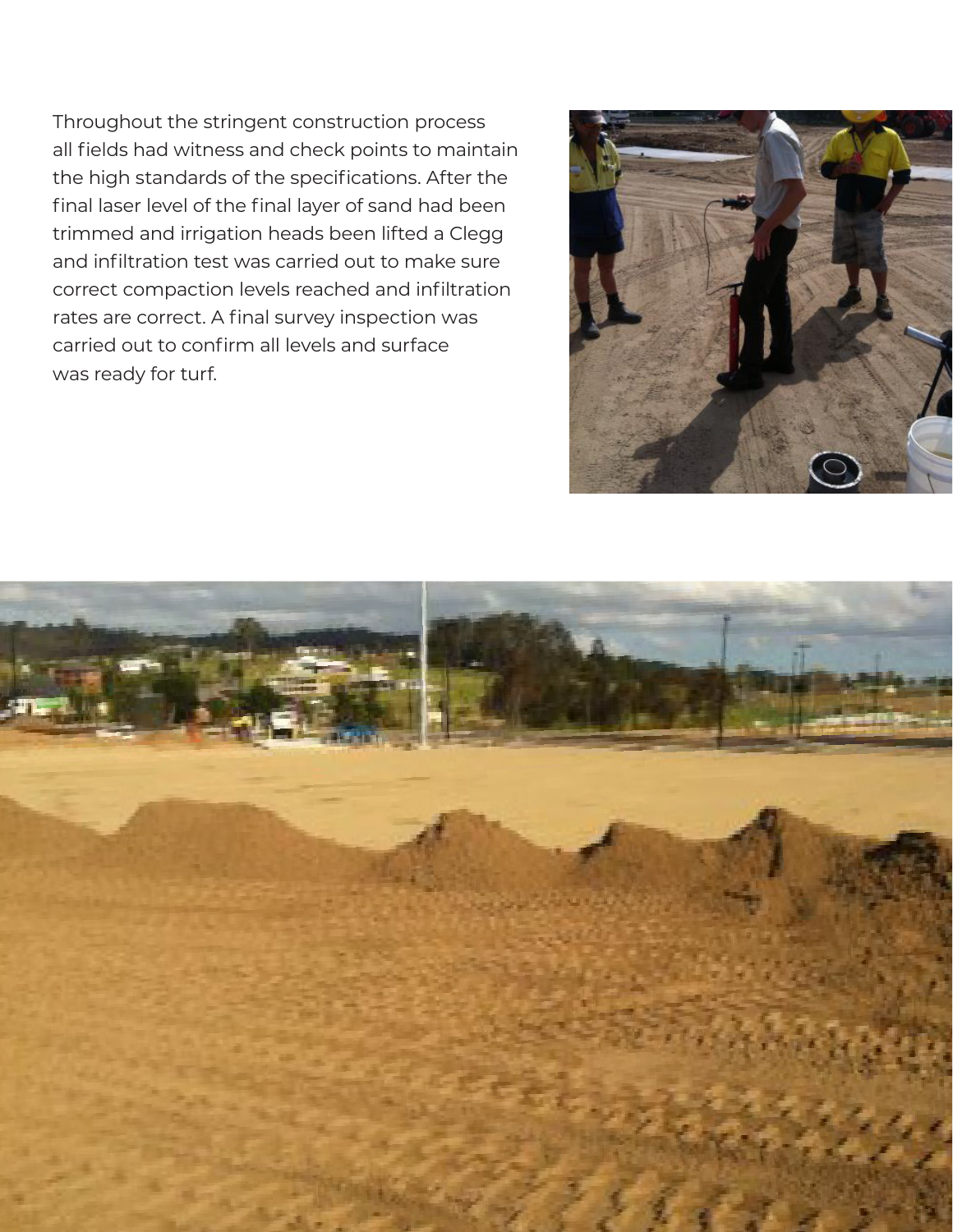Fertiliser was applied and ready for turf we Installed 10,000 sqm of washed big rolls were installed in 1 mtr x 25 mtr big rolls at rate of a bit over 3000 sqm a day. Once the turf was harvested it was, washed and installed within a 24hr period. It took 3 days to install the main field while all other areas were installed at a rate of 4000 sqm a day.

On the washed turf the watering program was engaged with each station set for 6 mins every hour, 24 hours a day during the install process and for the first week, this was critical to keep the washed turf in healthy condition.